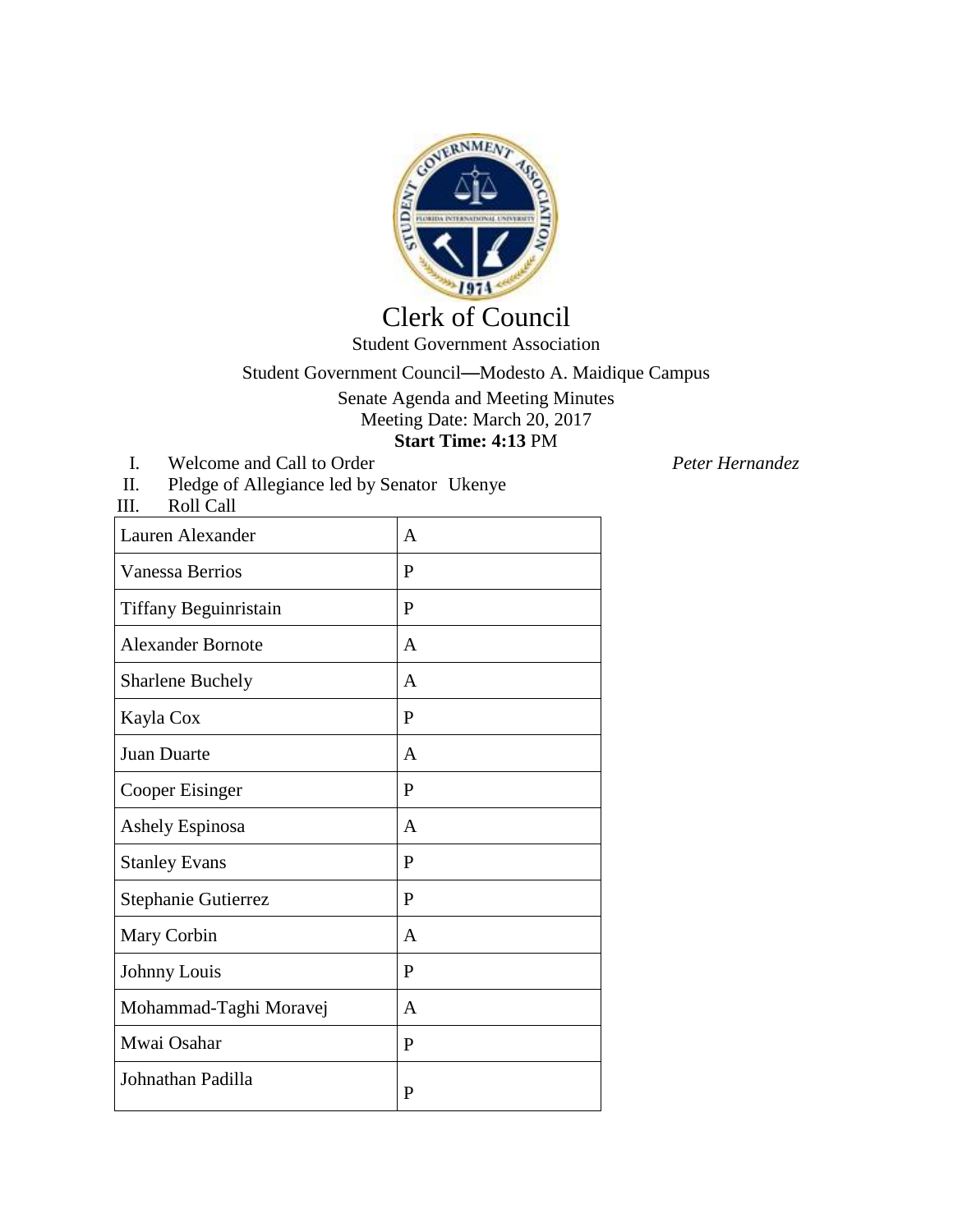| Jesus Pernia        | P            |
|---------------------|--------------|
| Monica Reyes        | $\mathbf{A}$ |
| Gilbert Rodriguez   | $\mathbf{P}$ |
| Simran Sakraney     | P            |
| Rocio Taveras       | $\mathbf{A}$ |
| Martin Villamizar   | $\mathbf{P}$ |
| Anjali Tripathi     | A            |
| Mariana Restrepo    | $\mathbf{P}$ |
| Antonia Passalacqua | $\mathbf{P}$ |
| John Ukenye         | $\mathbf{P}$ |
| Kevin Orcel         | $\mathbf{A}$ |
| Victoria Lockwood   | $\mathbf{P}$ |
| Eric Jones          | $\mathbf{P}$ |
| Peter Hernandez     | $\mathbf{P}$ |

Old Business:

- Approval of previous minutes
	- o Senator Villamizar moves to approve previous minutes, Senator Eisinger seconds, and motion passes

New Business:

- Comptroller Confirmation
	- o Martin Villamizar
		- Senator Passalacqua moves to open floor for discussion, Senator Osahar seconds, and motion passes unanimously
		- Senator Passalacqua moves to end discussion, senator Sakraney seconds, and motion passes.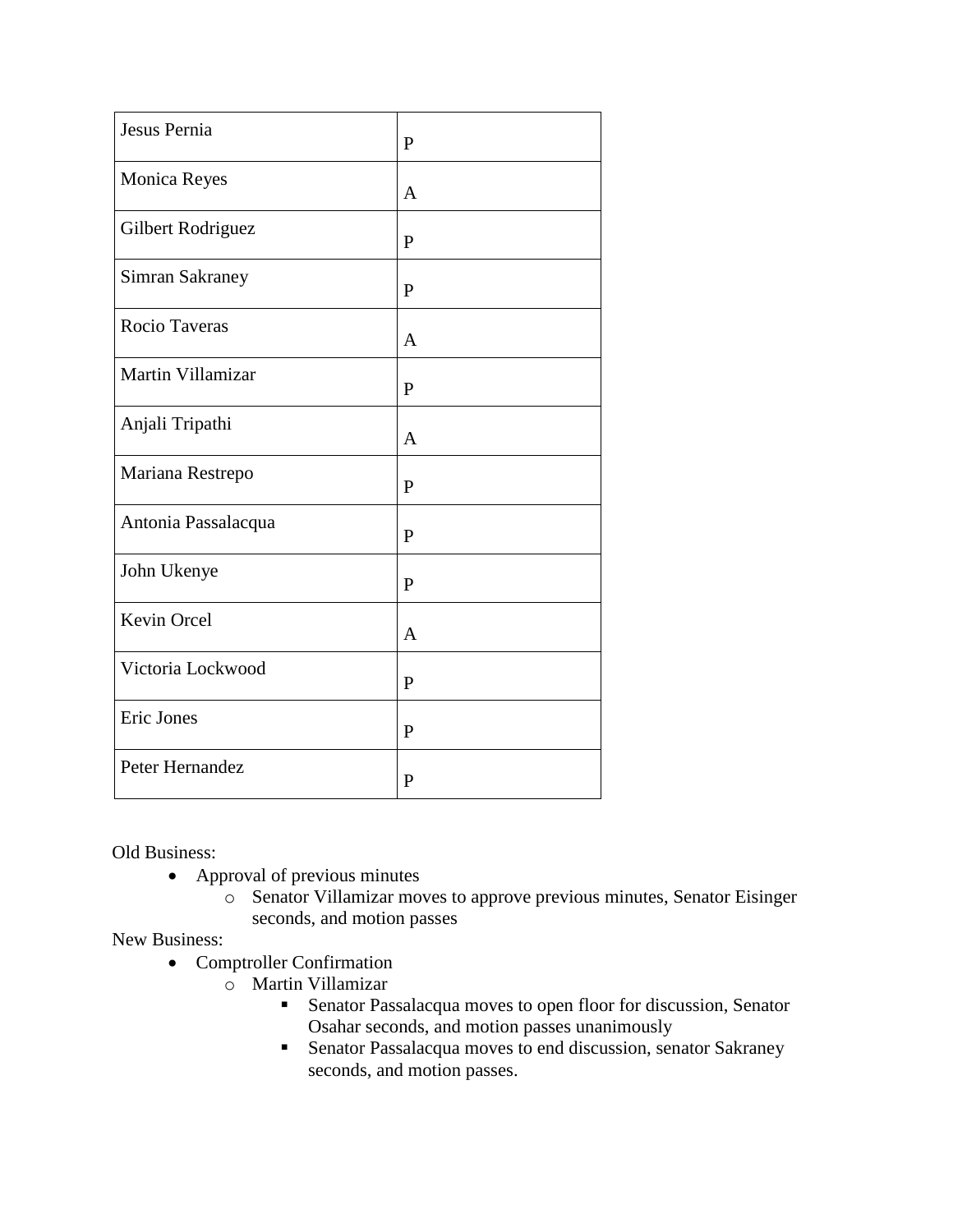| Lauren Alexander         | A |
|--------------------------|---|
| <b>Vanessa Berrios</b>   | Y |
| Tiffany Beguinristain    | Y |
| <b>Alexander Bornote</b> | A |
| <b>Sharlene Buchely</b>  | A |
| Kayla Cox                | Y |
| Juan Duarte              | A |
| Cooper Eisinger          | Y |
| Ashely Espinosa          | A |
| <b>Stanley Evans</b>     | Y |
| Stephanie Gutierrez      | Y |
| Mary Corbin              | A |
| Johnny Louis             | Y |
| Mohammad-Taghi Moravej   | A |
| Mwai Osahar              | Y |
| Johnathan Padilla        | Y |
| Jesus Pernia             | Y |
| <b>Monica Reyes</b>      | A |
| Gilbert Rodriguez        | Y |
| Simran Sakraney          | Y |
| Rocio Taveras            | A |
| Martin Villamizar        |   |
| Anjali Tripathi          | A |

## Senator Eisinger moves to vote by roll call, and senator sakraney seconds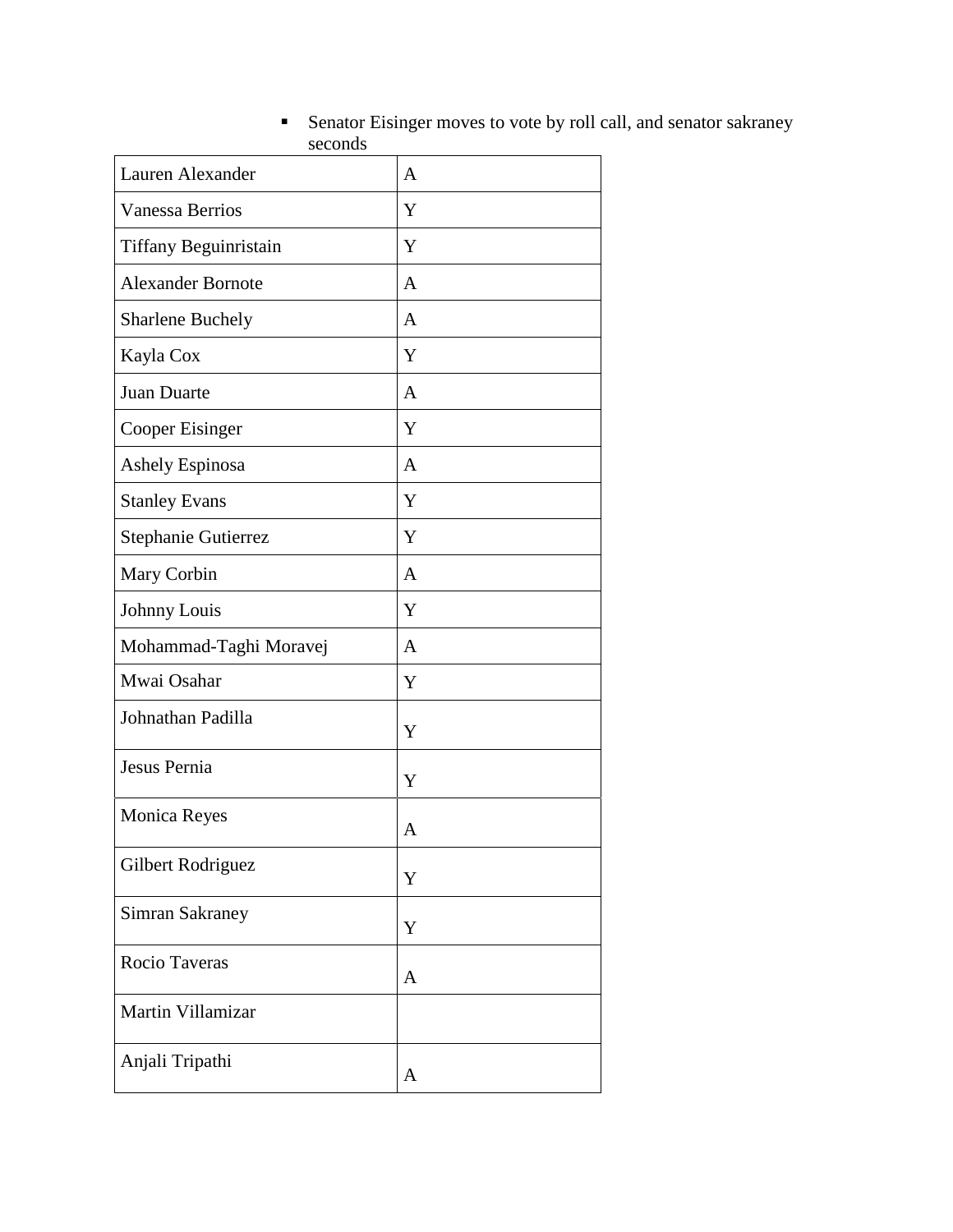| Mariana Restrepo    | Y |
|---------------------|---|
| Antonia Passalacqua | Y |
| John Ukenye         | Y |
| Kevin Orcel         | A |
| Victoria Lockwood   | Y |
| Eric Jones          | Y |
| Peter Hernandez     |   |

- Yay 17
- $\blacksquare$  Nay 0
- Abstain 0
- Martin Villamizar will be our new Comptroller
- Senator Ukenye moves to present Resolution (One card Kiosk), Senator Sakraney seconds.
- Peter Hernandez strikes the motion

Announcements:

- Speaker Pro-Temp
	- o Speaker Updates
		- Will be having our first nominations next week for Senate Speaker
	- o Survey Updates
- Vice-President
	- o FIU Day
		- $11-2$  pm at the gc pit
		- Event on April 10 at 6 pm
		- I give a Shirt event in April at the engineering center
- Chief Justice
	- o Judicial Branch Updates
		- There was a hearing before break, in regards to a senator not being able to follow SGA Statues. And there should be a second hearing some time in the next few weeks
- GPSC
	- o Graduate Appreciation Week is coming up
	- o March 27-31
		- $\blacksquare$  Tues/Weds will be the symposium
		- Thur will be a social event at Vicky's Bakery
- College of Eductaion will be having a TED<sub>x</sub> presenetation
- Engineering event tomorrow at the Engineering Center